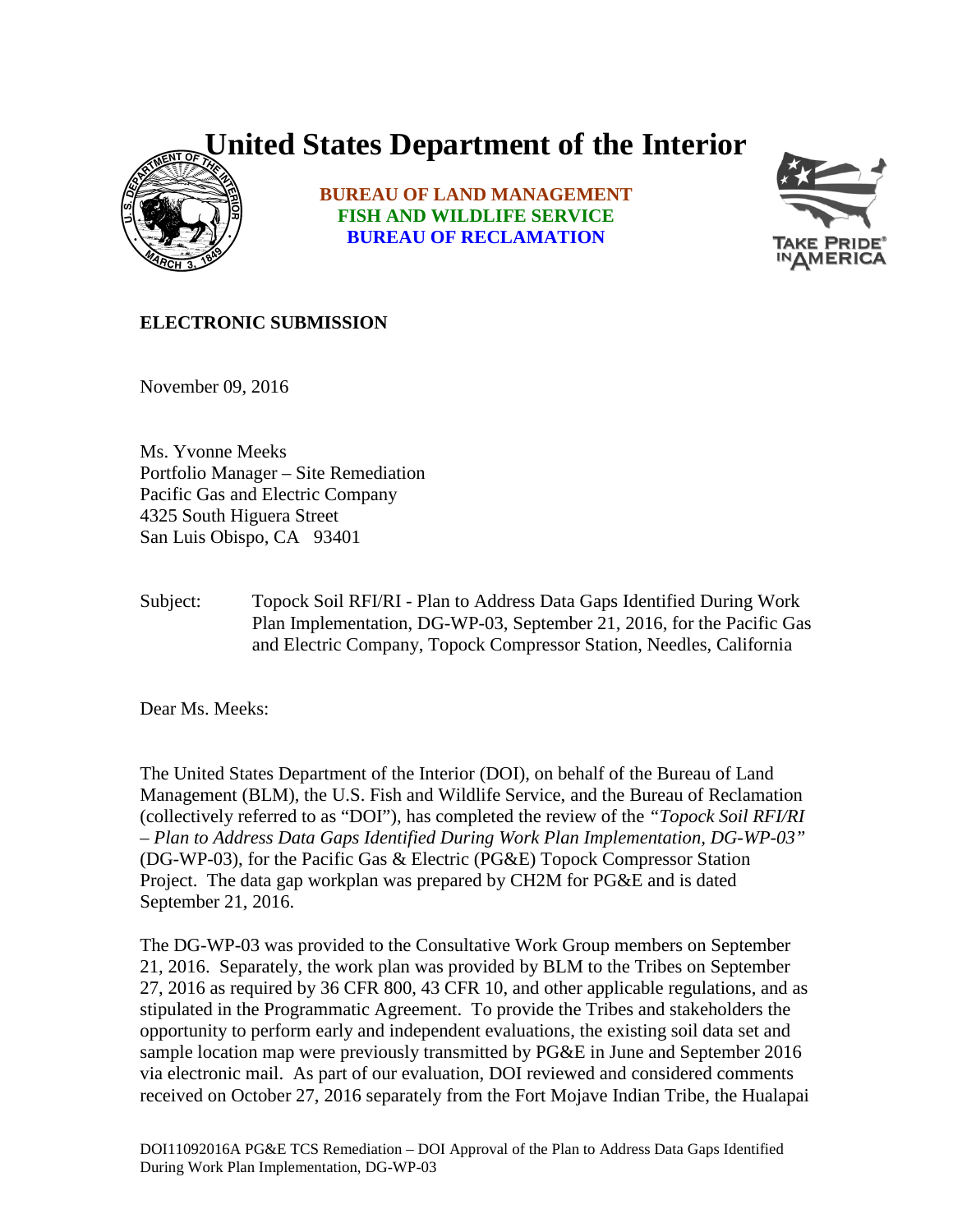Indian Tribe, and the Cocopah Indian Tribe. Below are DOI's responses to comments received from the Tribes.

The Tribes commented that DG-WP-03 lacks sufficient detail and rationale for the proposed sample locations, and that the soil screening level used in the evaluation of the data should be provided. The description/rationale for each of the proposed sample location is identified in the workplan and is similar in format to the description/rationale in the previous data gap workplans and in the larger soil RFI/RI workplan (referenced in the first paragraph of DG-WP-03). Additional information was also provided during the October 5, 2016 meeting and October 20, 2016 site walk. The screening levels have previously been identified in both the soil RFI/RI workplan and in the provided soil data set. Sample data from the previous soil investigations (including Data Gap Workplans 1 and 2) with contaminant concentrations detected above background levels and exceeding their respective human or ecological screening levels were flagged as potential data gaps locations and then carried through the data quality objective process. The screening value used is contaminant and area specific. For example, the background value for lead is 8.39 mg/kg while the ecological comparison value is 0.0166 mg/kg. In areas outside the compressor station where ecological receptors are considered, the background value for lead would then be used for comparison. This screening approach, utilizing background as the lowest practicable screening value, has been a mainstay of the soils evaluation program since the work plan development stages as far back as 2011.

The Fort Mojave Indian Tribe commented that reasonable alternatives to the proposed sampling should be considered, such as using risk assessment tools, modeling, mapping concentration trends, and deferring to confirmation sampling during potential future soil cleanup actions. The methodology implemented in this data gap evaluation is consistent with previous evaluations. As with previous sampling events, DOI, PG&E and the Department of Toxic Substance Control (DTSC) have taken great effort in minimizing the impacts to an area considered sacred to the Tribe by reducing the number of sampling locations to the minimum necessary to address uncertainties in understanding the nature and extent of contamination and potential alternatives for cleanup, if required. It is DOI's position that a clear understanding of the nature and extent of contamination, consistent with the data quality objectives, reduces the uncertainty and provides the best opportunity to make management decisions in future having the potential to affect cleanup.

The Fort Mojave Indian Tribe provided specific comments on proposed sample location for areas outside the Topock Compressor Station. DOI believes that the sample locations specified for SWMU1/AOC1 are the minimum number to adequately address the nature and extent of dioxin and furan contamination, particularly with respect to areas within the Havasu National Wildlife Refuge. With respect to AOC4, pre-removal contaminant concentrations were significant enough to make water and airborne distribution a concern. The sample locations identified for AOC4 are the minimum necessary to determine the potential lateral extent of contamination. Concentrations of contaminants, including PCBs, mercury and dioxins/furans, found at AOC 9-15, AOC10a-3, and AOC10-15, lead DOI and DTSC to require additional sampling to define the nature and extent of contamination. For previous sample locations where contaminant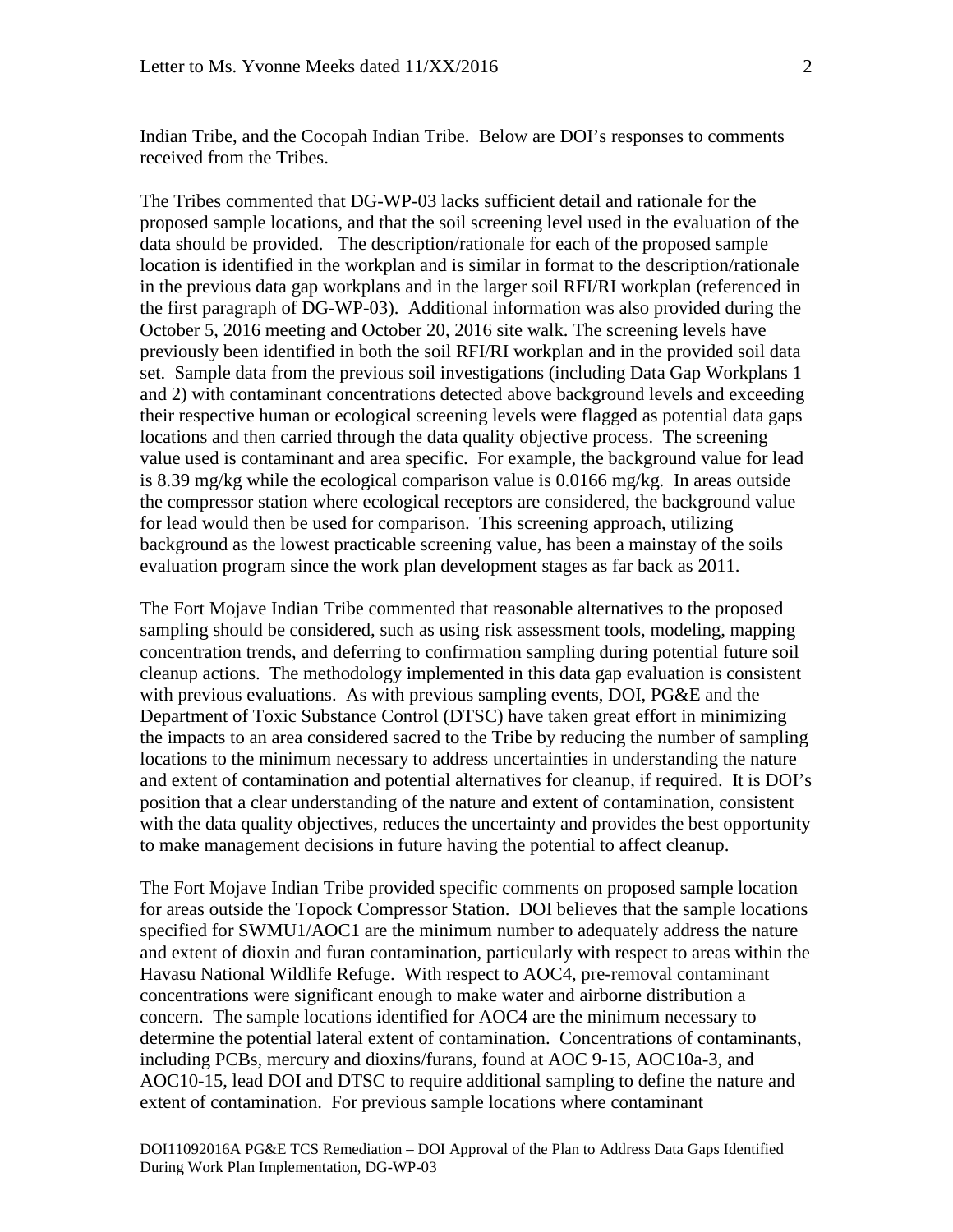concentrations were either increasing with depth or significantly exceeded screening levels, DOI and DTSC determined that additional deeper samples were required.

DOI has identified data gaps specific to Federally-managed land, in addition to those specified in DG-WP-03, which must be addressed to ensure that a complete assessment of dioxin and furan contamination can be completed. Below are DOI's additional directions to PG&E.

Ambient or background concentrations of inorganic chemicals in soils were estimated in several earlier (prior to 2006) studies for various portions of the property around the Topock Compressor Station. A formal background investigation was conducted in accordance with the 2006 RCRA Facility Investigation/Remedial Investigation Soil Investigation Work Plan, Part A, to augment the existing background data set and to establish background concentrations of inorganic constituents and polycyclic aromatic hydrocarbons (PAHs). Samples were collected from various lithologic and geomorphic settings and soil types in the vicinity of the compressor station but in areas not expected to be impacted by compressor station activities. Theses background values were used as soil screening levels. Dioxin and furan samples were not taken during these events. This lack of a background evaluation was noted in the comments by the Fort Mojave Tribe as well. DOI believes that the information developed from this activity may clarify future risk assessment/risk management decision making, particularly with respect to ecological impacts in the refuge areas. Accordingly, PG&E shall establish background for dioxins and furans on Federal land through a limited sampling event. Sampling locations shall be based on the previous soil background sampling plan to the extent possible although the addition of new locations may be necessary. While previous background sampling efforts focused on geologic variations to assess inorganic concentrations, this effort should focus on areas unimpacted by PG&E operations to assess background dioxin/furan concentrations due to outside sources. Additionally, the sampling should focus on surface to near surface sample depths (less than one foot). Access to sample locations shall utilize areas already disturbed by previous grading and other mechanized activities to the extent practicable and access beyond disturbed areas, as determined necessary, should be limited to foot access only. The performance of all field activities shall be executed in such a way as to avoid and/or minimize adverse effects to biological, cultural and historic properties to the maximum extent practicable, and be consistent with the Programmatic Agreement and Programmatic Biological Assessment.

Dioxin and furans toxic equivalency (TEQ) avian and mammal exceeded the Ecological Comparison Value in depositional areas near the mouth of Bat Cave Wash. The dioxin and furans TEQ human also exceeded the Residential and Commercial Screening Level of 50 ng/kg in several locations near the mouth of Bat Cave Wash. Potential sources of dioxins and furans have been described in prior reports and in the January 2013 work plan. Historical sediment samples were collected from 18 sample locations in the mouth of Bat Cave Wash and along the banks of the Colorado River upstream and downstream of the mouth of Bat Cave Wash. These samples did not include analysis of dioxin/furans. Due to the proximity of the exceedances described above to the mouth of Bat Cave Wash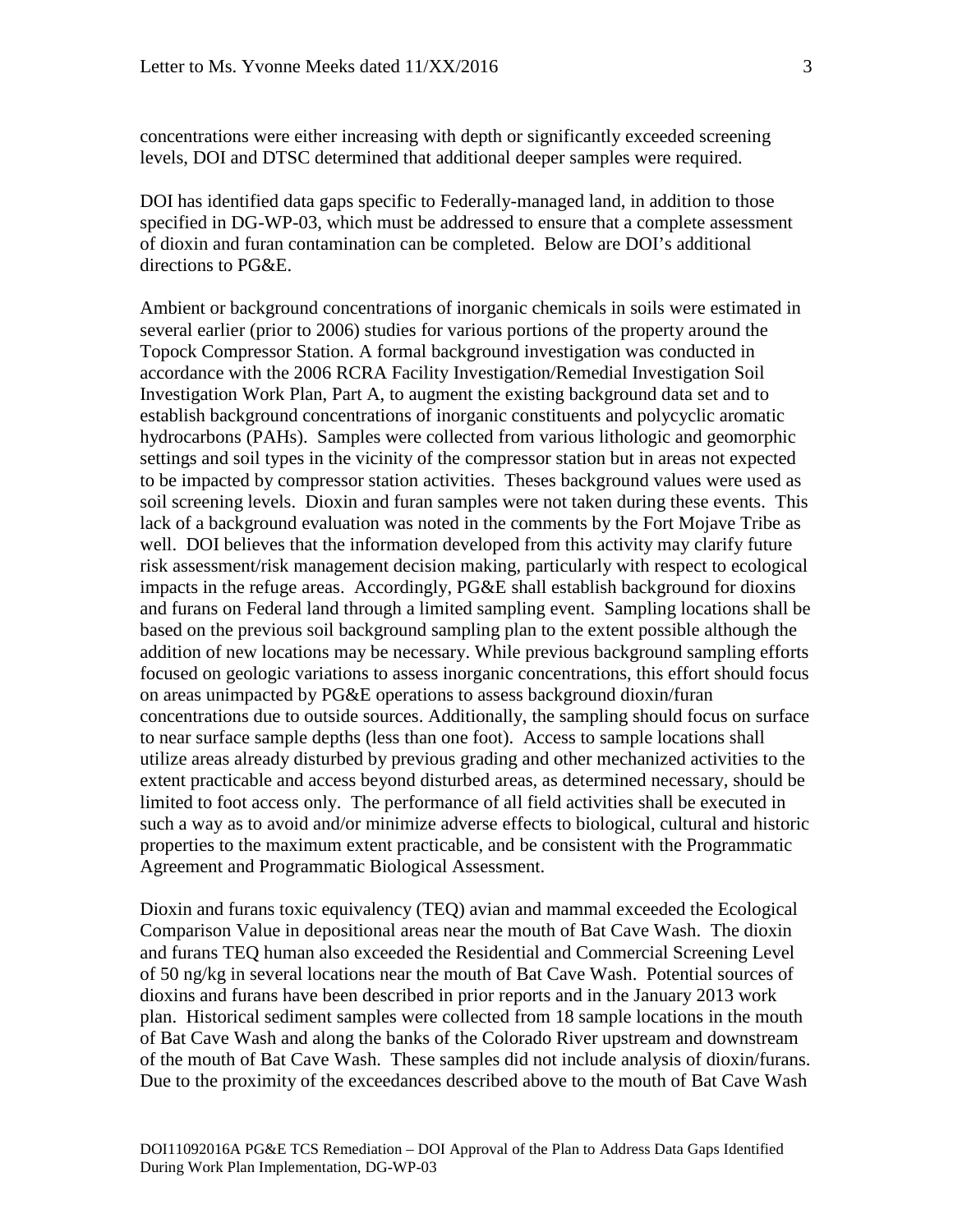and the Colorado River, DOI requires two additional sediment sample locations near the confluence of the wash with the river (See attached figure).

In summary, DOI approves the proposed work described in the DG-WP-03 with the condition that a separate work plan for determining background for dioxins and furans is developed, as described above. DOI also believes that two additional samples should be taken in the downstream portion of Bat Cave Wash. DOI considers the timely implementation of the both DG-WP-03 and the determination of dioxin/furan background concentrations as critical elements. The field sampling activities must be completed within a narrow time frame, avoiding potential biological-related impacts while maintaining a schedule to complete the risk assessment, allowing DTSC and DOI to make the critical decisions on displaced soils resulting from the groundwater remedy construction.

If you have any questions, please contact me at (602) 417-9578.

Sincerely,

Pamela A. Annis

Pamela S. Innis **DOI Topock Remedial Project Manager** 

Cc: PG&E Topock Consultative Workgroup (CWG) Members